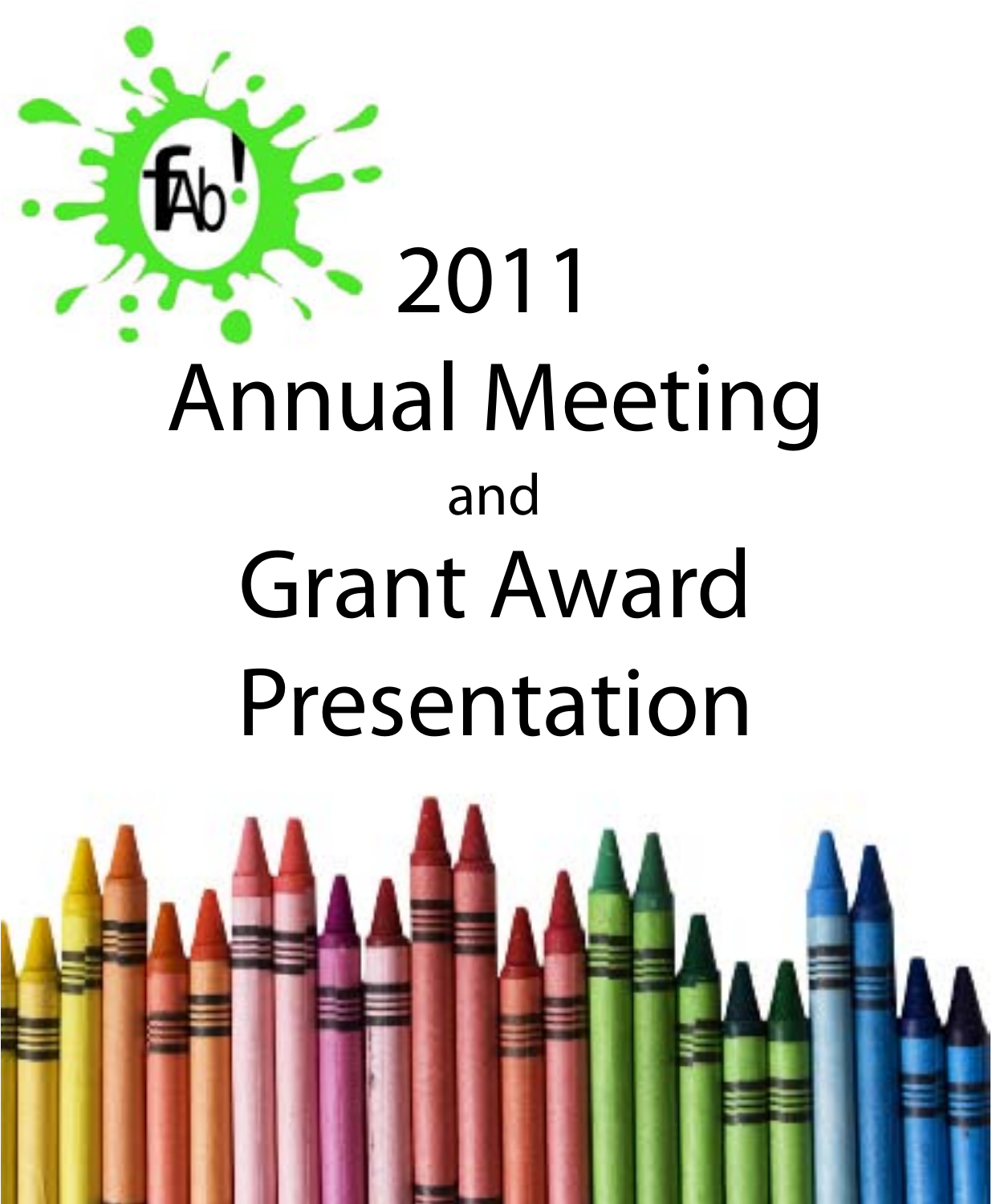### Letter to Members

Dear FAB! members and friends,

What started just eight years ago as an idea and a dream has become a powerful force in the arts community. Today we celebrate the more than \$1.4 million dollars in grants we have awarded to Broward County arts organizations since our inception. Only through our continued commitment to FAB!'s mission – providing financial support to Broward County arts organizations through grants – can we sustain this level of achievement.

Today, FAB! is awarding \$205,000 in grants to fund twenty-two different programs in our community. Under any circumstances this is quite a feat; in our present economic circumstances, it's phenomenal!

Funding Arts Broward, Inc. (FAB!) was formed when budget cuts to government funding for the arts began. The situation is even worse now as we watch the decline of arts funding on the local, state and national levels. It is up to us to make sure that our work continues. We will continue to look for ways we can use the power of FAB! to make our voices heard regarding arts issues while still doing the work for which we were established — funding grants.

Today is a time for congratulations and celebration! As a member of Funding Arts Broward you make a significant difference to our South Florida community through your support of the arts. For this, we thank you!

With appreciation,

Drazia Rubenstein Francie Bishop Good

 **Drazia Rubenstein** - President **Francie Bishop Good** - Founding Chair



#### **Supporting the arts in our community for our community**

Funding Arts Broward, FAB!, is a non-profit organization dedicated to preserving and cultivating the arts in Broward County. It was formed in response to the need for private financial support following drastic government budget cuts to arts funding.

Through a competitive grant process, annual awards are made to a myriad of non-profit visual and performing arts organizations in Broward County. This is a participatory endeavor. Members volunteer to review grant applications, conduct site visits, then evaluate and recommend funding for specific projects. Grantees are selected by a vote of the FAB! membership.

**Read on to see which groups became our 2012 Grant Recipients...**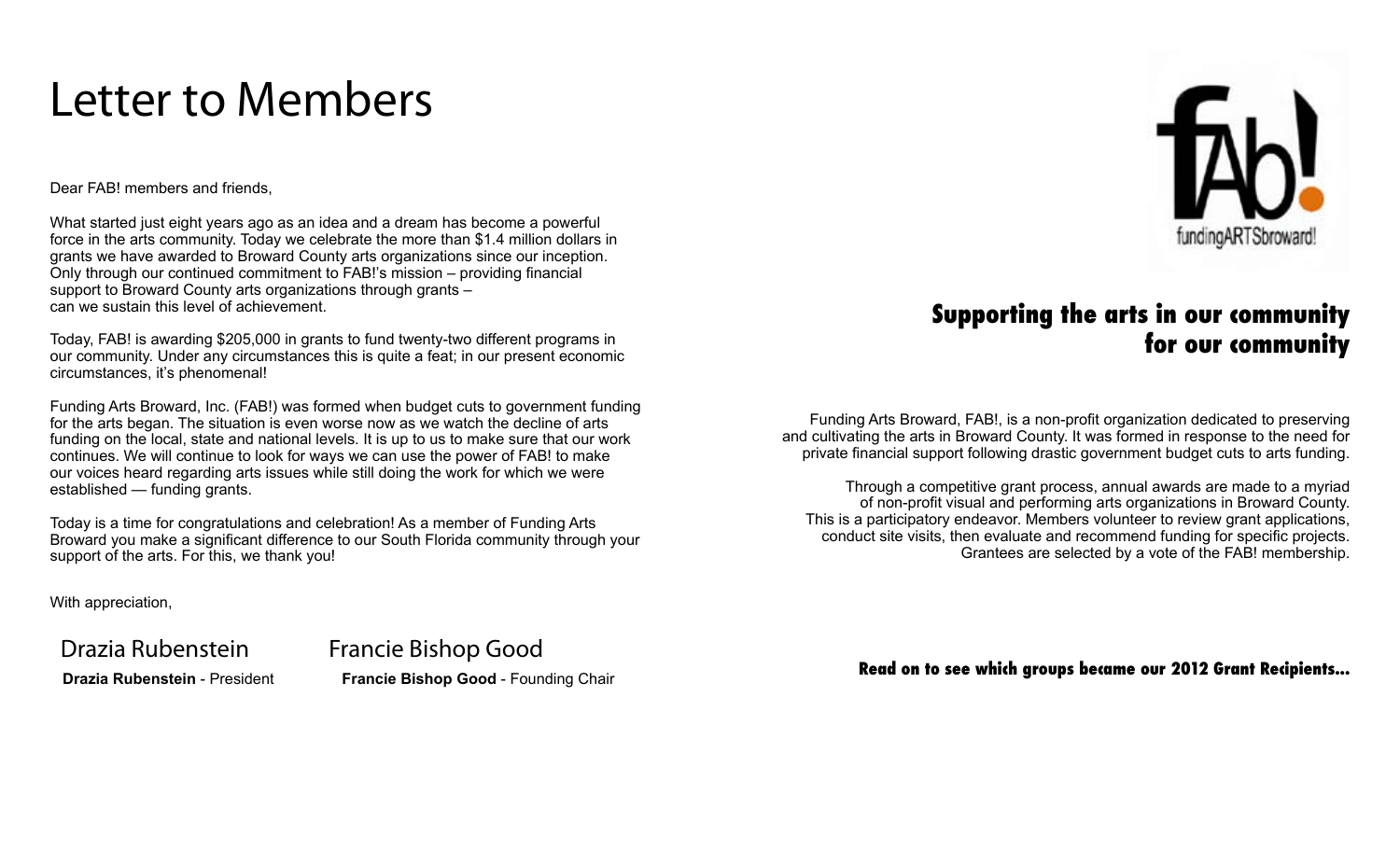## Grant Recipients

## **Dance**

**Arts Ballet Theatre of Florida**  2012 Arts Ballet Improvements to *The Nutcracker* - \$8,600 **Grant Partner: David and Francie Horvitz Family Foundation and Erica Hartman-Horvitz and Richard Horvitz in honor of Drazia Rubenstein**

**Association of Performing Arts of India** Fusion of Flamenco and Kathak - \$5,000

**Broward Performing Arts Foundation** Trey McIntyre Project - \$12,900 **Grant Partner: Leslie Brown Memorial Fund**

**Miami City Ballet** Jerome Robbins' *In the Night* - \$12,900 **Grant Partner: Peck Foundation**







**Ars Flores Symphony Orchestra**  Stories in Music and Dance - \$7,500

**Florida Grand Opera** Charles Gounod's *Romeo et Juliette* - \$13,000 **Grant Partner: BankAtlantic** 

**Florida Youth Orchestra** Spotlight Family Concert 2012 - \$7,500 **Grant Partner: The Helen Ingham Foundation**

**Gold Coast Jazz Society** 2012 Winter Season of Jazz - \$8,500 **Grant Partner: Al Bishop Jazz Fund**

**Seraphic Fire** Seraphic Fire Broward Season - \$12,500 **Grant Partner: Florida Marlins Community Foundation**

#### **Symphony of the Americas**

Symphony of the Americas Classics Events - \$12,500 **Grant Partner: Alice & Joe Smith in honor of Connie & Theo Folz**

**The Girl Choir of South Florida**

*Sun, Moon, Stars* - \$7,300 **Grant Partner: FAB! Board in honor of Francie Bishop Good and David Horvitz**

**The Old Dillard Foundation** 2012 Cannonball Jazz Series - \$5,500

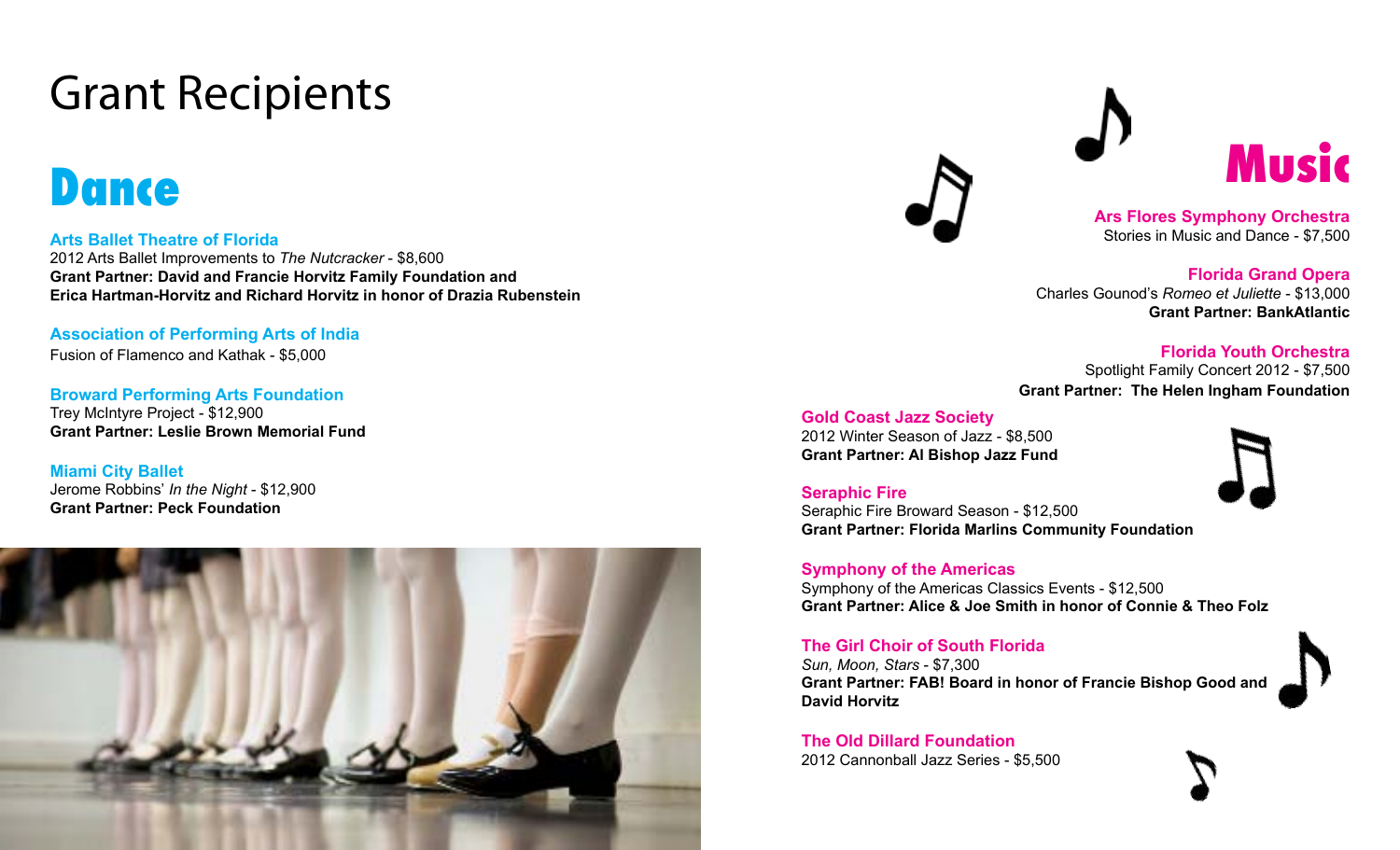## **Theater**

**City Theatre** 17th Annual Summer Shorts: America's Short Play Festival - \$8,300 **Grant Partner: Nova Southeastern University**

#### **Fort Lauderdale Children's Theatre**

*The Neverending Story* - \$8,300 **Grant Partner: Deborah & Leigh R. Kerr in memory of Mae B. Yeckel**

**Mosaic Theatre** Making a Difference in 2012 - \$8,300

**The Women's Theatre Project** *The Sex Habits of American Women* and *Blind Spots* - \$8,300 **Grant Partner: The Kresge Foundation**



# **Visual Arts**

#### **Art and Culture Center of Hollywood**

Phillip Estlund: Subprime/Subtropics - \$13,500 **Grant Partner: Northern Trust** 

**Coral Springs Museum of Art** Artist in Residence 2012 - Artist as Mentor - \$7,500 **Grant Partner: Beaux Arts** 

> **Girls' Club** *Re-Framing the Feminine* - \$8,000

#### **Museum of Art | Fort Lauderdale**

Offering of the Angels: Paintings & Tapestries from the Uffizi Gallery - \$10,500 **Grant Partner: Craig Zinn Automotive Group**

> **Young at Art Children's Museum** Pablo Cano's Marionette Exhibition & Puppet Theater - \$14,600

#### **Innovative/Collaborative**

**Art and Culture Center of Hollywood and Christina Pettersson** From the South Pacific to the Seven Seas - \$4,000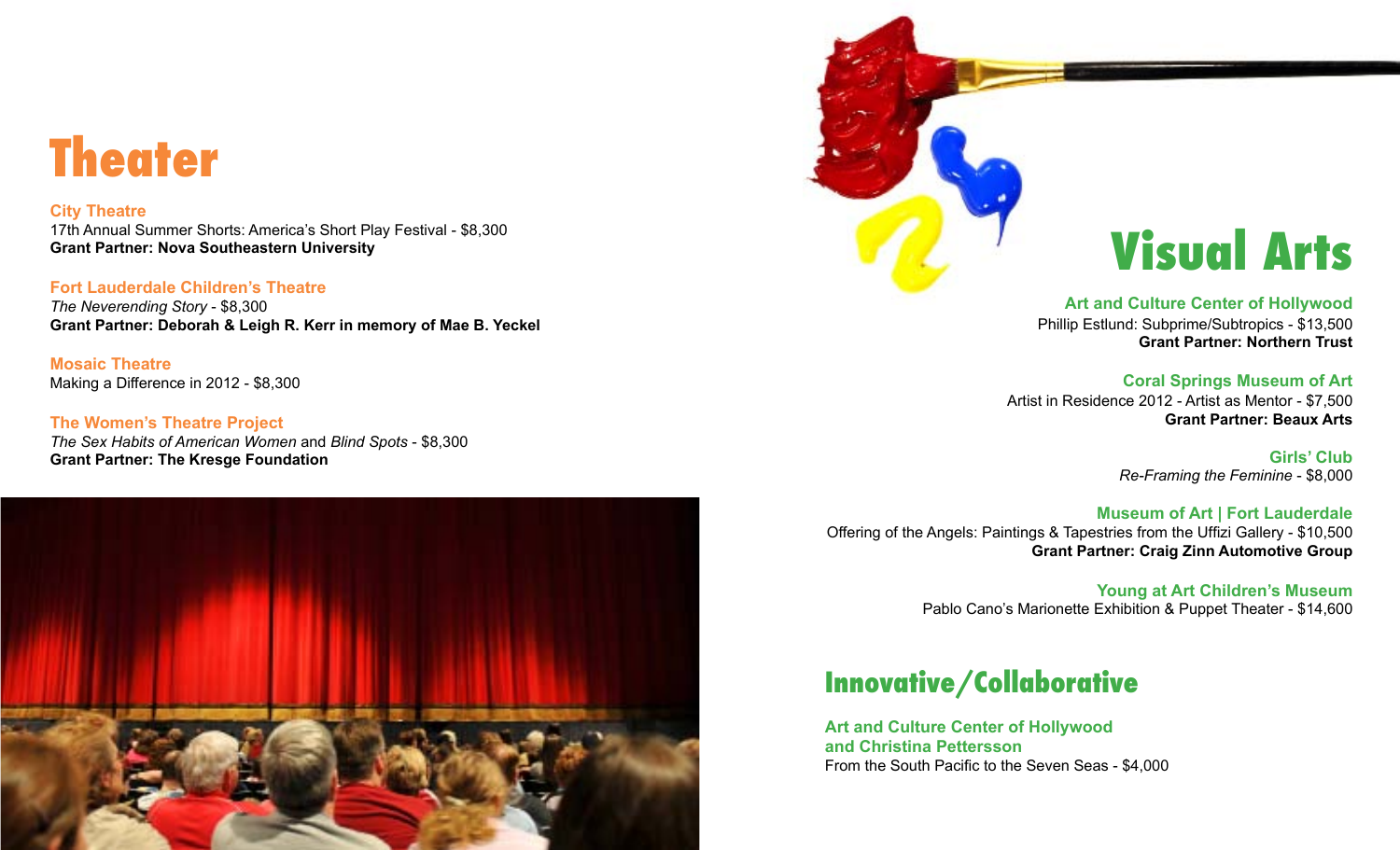

### FAB! Members

Abbate, Jaye\* Amaturo, Wini Annecca, Vicki **Barnett, Bonnie\*** Baxt, Joan Becht, Mary Berube, Shelia Bishop, Ruth\* Blattner, Elaine Bloch, Joyce M. Bodenweber, Holly\* Braverman, Rebecca\* Brewer, Diane Brown, Leslie\*\* Bryant, Nancy\* Burton, Valerie\* Camp, Melanie\* Cantrell, Lynn Chamberlin, Anne Chaney, Dyan Colodny, Lou Anne Cooper, Barbara\* Cossin, Cindy Costantino, Mary/Ernest Denaro, Madeline\* Dowd, Betty Jo Eletz, Bonnie E. Elia, Denise\* Erlick, Janet Ferchland-Parella, Joanne Ferrero, Raquel Ferro, Marianne Floyd, Michele A. **Folz, Connie\*** Folz, Theo Forman, Christine Gertner, Deanne Glantz, Johnnie Sue\* **Glatz, Jane** Goldstein, Susan **Good, Francie Bishop\*** Goodman, Pearl\* Grass, Jody Harrison Gray, Loyola

Gremillion, Ann Gunzburger, Sue\* Gustafson, Betty\* Hagen, David Hagen, Virginia (Sue) Halmos, Madelaine **Hardy, Diane** Hartman-Horvitz, Erica Horvitz, David Horvitz, Richard A Hotchkiss, Carmen Hudson, Jeannie Huizenga, Bonnie Igersheim, Adele Ingham, Helen\* \*\* Ingham, Tim Jonsen, Beverly Kaplan, Gail\* **Kashdin, Cynthia** Kerr, Deborah Kitei, Lisa Kjelgaard, Roberta Kurland, Roslyn (Robbie) LaBonte, Renee\* Lambertus, Christy\* Laskey, Gerald L. Lee, Carolyn Levan, Dara **Levin, Cindy**\* Linzner, Beth Lochrie, Susan\* Loving, Susan Loewenstein, Estelle Marino, Lois **Masi, Wendy\*** McGinn, Tara McQuillen, Susan\* Mesa, Alfredo **Mills, Jayne\*** Mulcahy, Fran Neuhaus, Sara\* Olefson, Fred **Olefson, Jessica\*** Pabst, Julie

Pallant, Joe **Peck, Jodi** Peck, Micki Pomerantz, Wendy Sager Powell, Ann\* Puck, Brenda Puck, Michael Riddles, Sandra Riedel, Mary\* Robins, Robin Robbins, Sally\* Rogow, Jacquelyn\* Rozencwaig, Francine\* **Rubenstein, Drazia\*** Ruffner, Mary\* \*\* Saccoccio, Rosanna Satterlee, Joy Schwartz, Jean\* Schwenke, Bernice Shrago, Mindy\* Siegel, Wilma\* Smith, Alice\* Stevens, Paula Strauch, Julie Finch Telford, Melissa Van Arkel, Carol Vandenbosch, Betty Verusso, Jan Vitolo, Christine Weaver, Myra\* Weinberg, Michelle Weinbrum, Diane\* Weinsier, Sheryl Wells, Barbara Whittington, Sheri Yianilos, Beatrice\* Young, Roberta Zinn, Martine

Founding Member\* In Memory\*\* **Board Members in bold**